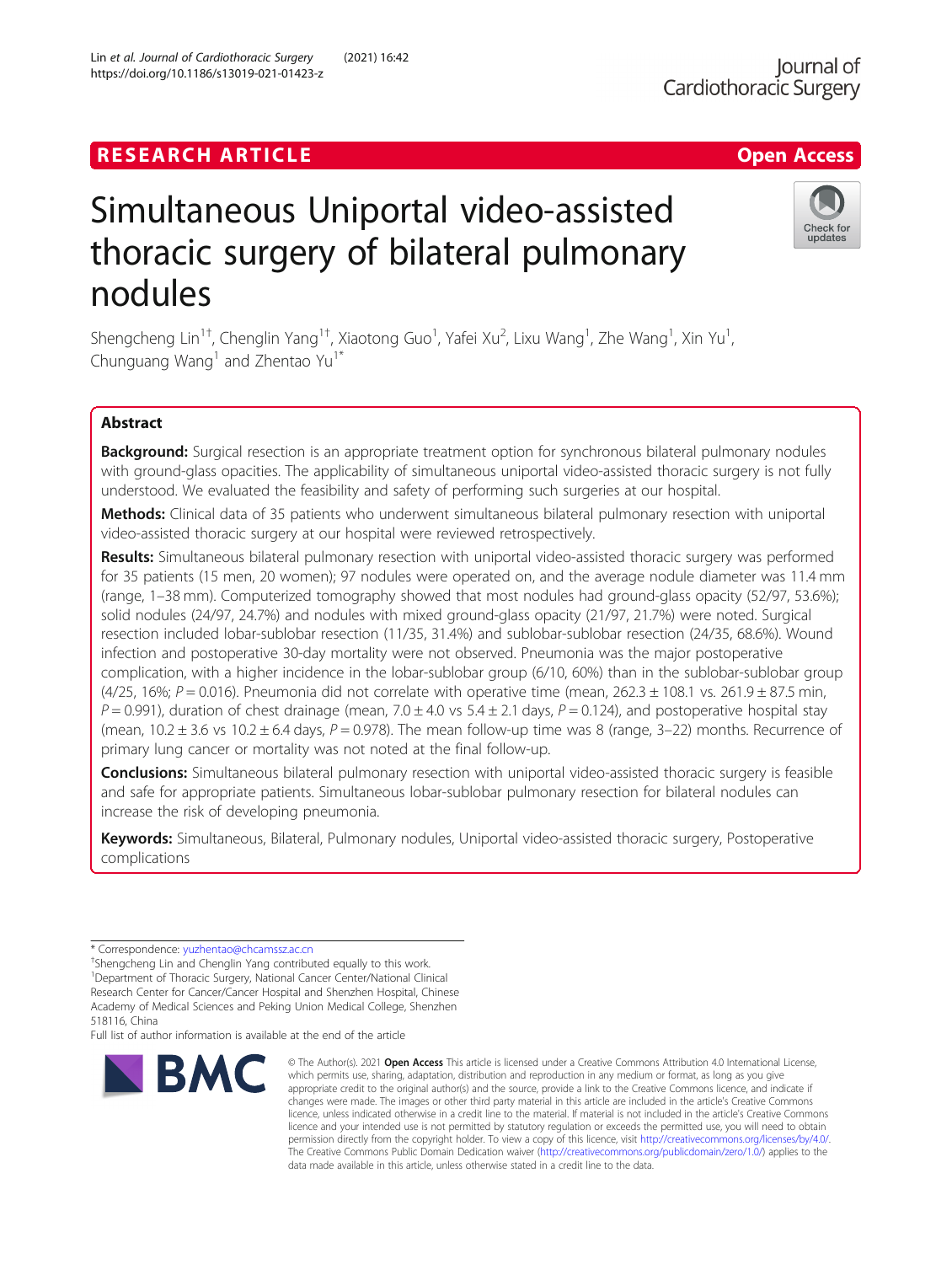#### Background

Due to the popularization of thin-section computed tomography (CT) and the increasing awareness of people's health examinations, an increasing number of synchronous bilateral pulmonary nodules (SMBPNs) have been found, mostly ground-glass opacities (GGO) [[1,](#page-5-0) [2](#page-5-0)]. It is necessary to distinguish the nature of multiple pulmonary nodules—benign or malignant—and whether it is a multifocal primary lung cancer or intrapulmonary metastasis. Therefore, it can be challenging to choose the appropriate treatment option.

Surgical resection has become the main treatment for SMBPNs highly suspected to be synchronous multiple primary lung cancers (SMPLCs). A 35–92% 3-year survival rate of SMPLCs has been reported in the literature [[3,](#page-5-0) [4](#page-5-0)]. Simultaneous bilateral pulmonary resections have been considered to have high invasiveness and mortality, and their safety is still debated [[3,](#page-5-0) [5](#page-5-0)]. Since Japanese researchers initially reported simultaneous bilateral pulmonary resections 10 years ago, there have been several studies of simultaneous operations for SMPLCs [[2,](#page-5-0) [6](#page-5-0)]. A few studies have reported the efficacy of uniportal videoassisted thoracic surgery (VATS) in the treatment of SMPLCs. Here, we summarize our hospital's experience with the feasibility and safety of simultaneous uniportal video-assisted thoracic surgery in the treatment of SMPLCs within the last 2 years, particularly evaluating the associated postoperative complications.

#### Methods

#### Patients and clinical features

This study was approved by the Cancer Hospital and Shenzhen Hospital, Chinese Academy of Medical Sciences and Peking Union Medical College Institutional Review Board of Clinical Research (NO.: 2020–173). The study conformed to the provisions of the Declaration of Helsinki. Due to the retrospective study design, the informed consent requirement was waived. Clinical data of 35 patients who underwent simultaneous bilateral pulmonary resection by uniportal VATS at our hospital from April 2018 to January 2020 were reviewed retrospectively.

An institutional oncologic multidisciplinary meeting (attended by experts from the surgery, radiation oncology, and medical oncology departments) was held to evaluate preoperative treatment strategies. All patients in this study were cN0 without distant metastasis, and no patients demonstrated pathologic mediastinal lymph node.

Imaging characteristics and the consolidation/tumor ratio (CTR) of tumors were evaluated using thinsection CT. In our research, the computed tomography (CT) features of tumors were divided into the following three subgroups according to the imaging characteristics and the CTR of the tumors: pure GGO (pGGO) group, CTR = 0; mixed GGO (mGGO) group,  $CTR > 0$  and  $CTR < 1$ ; solid pulmonary nodules (sPNs) group,  $CTR = 1$  [\[1\]](#page-5-0).

The TNM staging depended on the most advanced stage of all nodules in each primary lung cancer case. All postoperative histopathologic-proven adenocarcinomas were reclassified based on the new classification proposed by the International Association for the Study of Lung Cancer [\[7](#page-5-0)]. The pathologic criteria for diagnosis of SMPLCs in our hospital were based on the Martini-Melamed criteria [[8\]](#page-5-0)/Antakli criteria [\[9](#page-5-0)].

Diagnosis of postoperative pulmonary complications was performed based on EPCO-recommended definitions [\[10](#page-5-0)], where the definition of pneumonia includes at least one of the following items: infiltration, consolidation, and cavitation; plus at least one of the following: fever  $> 38$  °C without other cause, white cell count  $< 4$ or >  $12 \times 10^9$ /L, age > 70 years with altered mental status without other cause; plus at least two of the following: new purulent/changed sputum, increased secretions/suctioning, new/worse cough/dyspnea/tachypnea, rales/ bronchial breath sounds, and worsening gas exchange.

#### Surgical procedure

Simultaneous bilateral pulmonary resection by uniportal VATS was performed by the same team of surgeons and anesthetists using double-lumen endotracheal intubation. Pulmonary resection procedures were selected based on the size, location, and TSCT characteristics of tumors, as well as the performance status and pulmonary function testing. The sPNs or mGGO (CTR > 0.5) were usually resected by lobectomy, whereas  $pGGO$  or mGGO (CTR  $<0.5$ ) were usually resected by segmentectomy or wedge resection. For patients with insufficient pulmonary reserve or poor performance, segmentectomy or wedge resection was selected instead of lobectomy. The priority for surgical resection was given to the side with a smaller resection range, and the right side was chosen in cases where both sides were similar.

#### Follow-up

All patients were followed up with chest CT and serum tumor markers (pro-gastrin-releasing peptide, carcinoembryonic antigen, cytokeratin 19 fragments, neuronspecific enolase, carbohydrate antigen, and alphafetoprotein) every 3 months and with cranial MRI and abdominal CT (including adrenals) every half year, and whenever necessary with positive symptoms at our clinic.

#### Statistical analysis

Continuous variables are presented as the mean and standard deviation and median and range; categorical variables are presented as numbers and percentages. To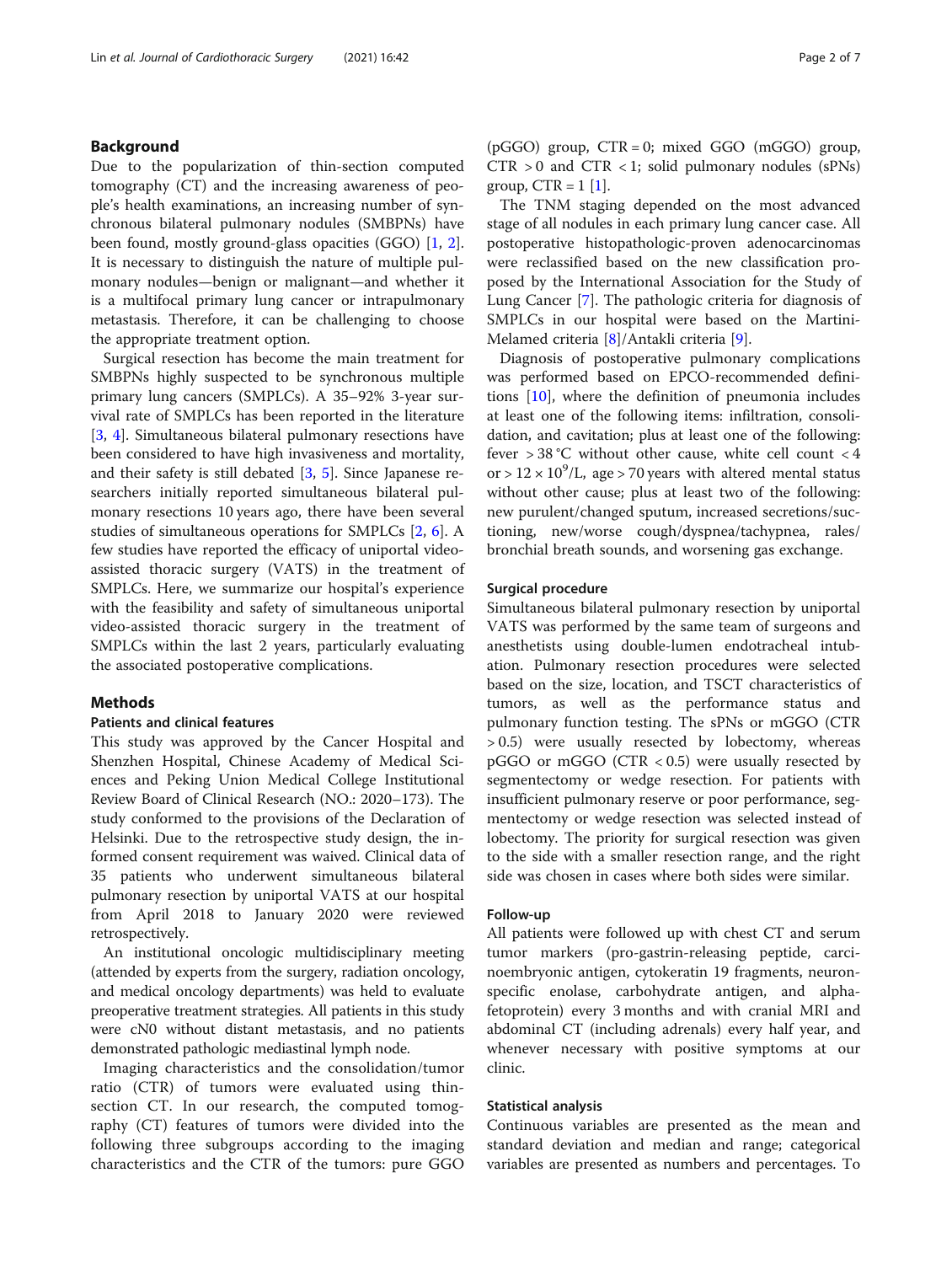compare the postoperative course according to perioperative characteristics, Mann-Whitney test was used for quantitative variables, and the  $\chi^2$  test or Fisher test was used for qualitative variables. SPSS, version 20 for Windows (IBM Corp, Armonk, NY) was used for statistical analysis. A  $P$  value  $< 0.05$  was considered statistically significant.

### Results

## Clinical characteristics

Simultaneous bilateral pulmonary resection by uniportal VATS was performed in 35 patients (2 of the 37 patients did not have complete follow-up data). Our patients' cohort comprised 15 men and 20 women, with mean age  $60.2 \pm 8.9$  [range, 42–75] years. Three male patients had a history of smoking, and eight patients had comorbidities, including diabetes mellitus  $(n = 3)$ , hypertension  $(n = 1)$ , tuberculosis  $(n = 2)$ , coronary heart disease  $(n = 1)$ 1), and diabetes mellitus combined with hypertension  $(n = 1)$ . The mean preoperative-forced expiratory volume in 1 s (FEV 1) was 2486.9 mL (range, 1680–4560 mL), and the FEV 1 mean forced vital capacity (FVC) was 91.0% (range, 75.7–99.9%).

Ninety-seven nodules were operated on, and the average nodule diameter was 11.4 mm (range, 1–38 mm). TS CT revealed that most nodules were pGGO (52/97, 53.6%), followed by sPNs (24/97, 24.7%) and mGGO (21/97, 21.7%) nodules. In all cases, the performance status values ranged from 0 to 1 (Table 1).

#### Surgery and pathology

All patients underwent bilateral 3–4 cm incisions in the fourth (for upper lobar/sublobar resection in right lung) or fifth (for other pulmonary resection) interspace between the posterior and middle axillary line. A 20F silicone chest tube was placed in the same incision through a muscle tunnel. Lobar-sublobar (L-SL) resection (11/35, 31.4%) included lobectomy and contralateral segmentectomy (7/35, 20.0%), lobectomy and contralateral wedge resection (3/35, 8.6%), and lobectomy and contralateral multiple sublobar resection (segmentectomy and wedge resection) (1/35, 2.8%). Sublobar-sublobar (SL-SL) resection (24/35, 68.6%) included segmentectomy and contralateral segmentectomy (14/35, 40.0%), and multiple wedge resection (10/35, 28.6%). The mean duration of surgery and blood loss was  $262.7 \pm 90.4$  (range, 116–478) min and  $104 \pm 110.3$  mL (range, 20–600 mL), respectively.

Postoperative histopathologic diagnoses were made based on the Martini-Melamed criteria [[8\]](#page-5-0) and Antakli criteria [\[9](#page-5-0)]. The selected patients had SMPLCs (23/35, 65.7%), single primary lung cancer (8/35, 22.9%), bilateral atypical adenomatous hyperplasia (AAH) (1/35, 2.8%), and bilateral benign nodules (3/35, 8.6%). All patients with primary lung cancer were classified as IA1

| Age (year)                      | $60.2 \pm 8.9$ (42-75)         |  |  |
|---------------------------------|--------------------------------|--|--|
| Sex                             |                                |  |  |
| Male                            | 15 (42.9)                      |  |  |
| Female                          | 20 (57.1)                      |  |  |
| Smoking history                 |                                |  |  |
| Yes                             | 3(8.6)                         |  |  |
| No                              | 32 (91.4)                      |  |  |
| Comorbidity                     |                                |  |  |
| Diabetes mellitus               | 4(11.4)                        |  |  |
| Hypertension                    | 2(5.7)                         |  |  |
| Tuberculosis                    | 2(5.7)                         |  |  |
| Coronary heart disease          | 1(2.8)                         |  |  |
| Pulmonary function              |                                |  |  |
| Forced expiratory volume in 1 s | $2486.9 \pm 644.3$ (1680-4560) |  |  |
| FEV1 mean forced vital capacity | $91.0 \pm 7.4$ (74.5-99.9)     |  |  |
| Number of tumors                |                                |  |  |
| >2                              | 14 (40)                        |  |  |
| < 2                             | 21(60)                         |  |  |
| CF                              |                                |  |  |
| pGGO                            | 52 (53.6)                      |  |  |
| mGGO                            | 21(21.7)                       |  |  |

FEV1 preoperative-forced expiratory volume in 1 s, CF classification, pGGO pure ground-glass opacity, mGGO mixed GGO, sPNs solid pulmonary nodules

sPNs 24 (24.7)

(10/35, 28.6%), IA2 (9/35, 25.7%), IA3 (8/35, 22.9%), IB (1/35, 2.8%), IIB (1/35, 2.8%), and IIIA (1/35, 2.8%). The most advanced stage of one patient with lung cancer was adenocarcinoma in situ (AIS). One patient with a pstage IIIA disease had T3 N1 cancer.

All nodules included invasive adenocarcinoma (53/97, 54.7%), minimally invasive adenocarcinoma (MIA) (8/97, 8.2%), AIS (8/97, 8.2%), AAH (8/97, 8.2%), and benign nodules (20/97, 20.7%). Postoperative histopathologic examination revealed that 71.1% (69/97) of nodules were lung adenocarcinoma, with 39.2% of those nodules being pGGO (38/97), followed by 17.5% mGGO (17/97), and 14.4% sPNs (14/97) (Table [2](#page-3-0)).

#### Postoperative course

No wound infection and postoperative 30-day mortality occurred. The average time interval for chest tube placement and postoperative hospital stay was  $5.8 \pm 2.7$ (range, 3–14) days and  $10.3 \pm 5.7$  (range, 5–35) days, and the median was 5 days and 8 days, respectively. Postoper-ative complications [[10\]](#page-5-0) included pneumonia ( $n = 6$ ), air leak  $(n = 1)$ , atrial fibrillation  $(n = 2)$ , and pneumonia combined with air leak  $(n = 1)$ . We analyzed several

#### **Table 1** Clinical characteristics  $(N = 35)$

Variable Mean ± SD (range) or

No. (%)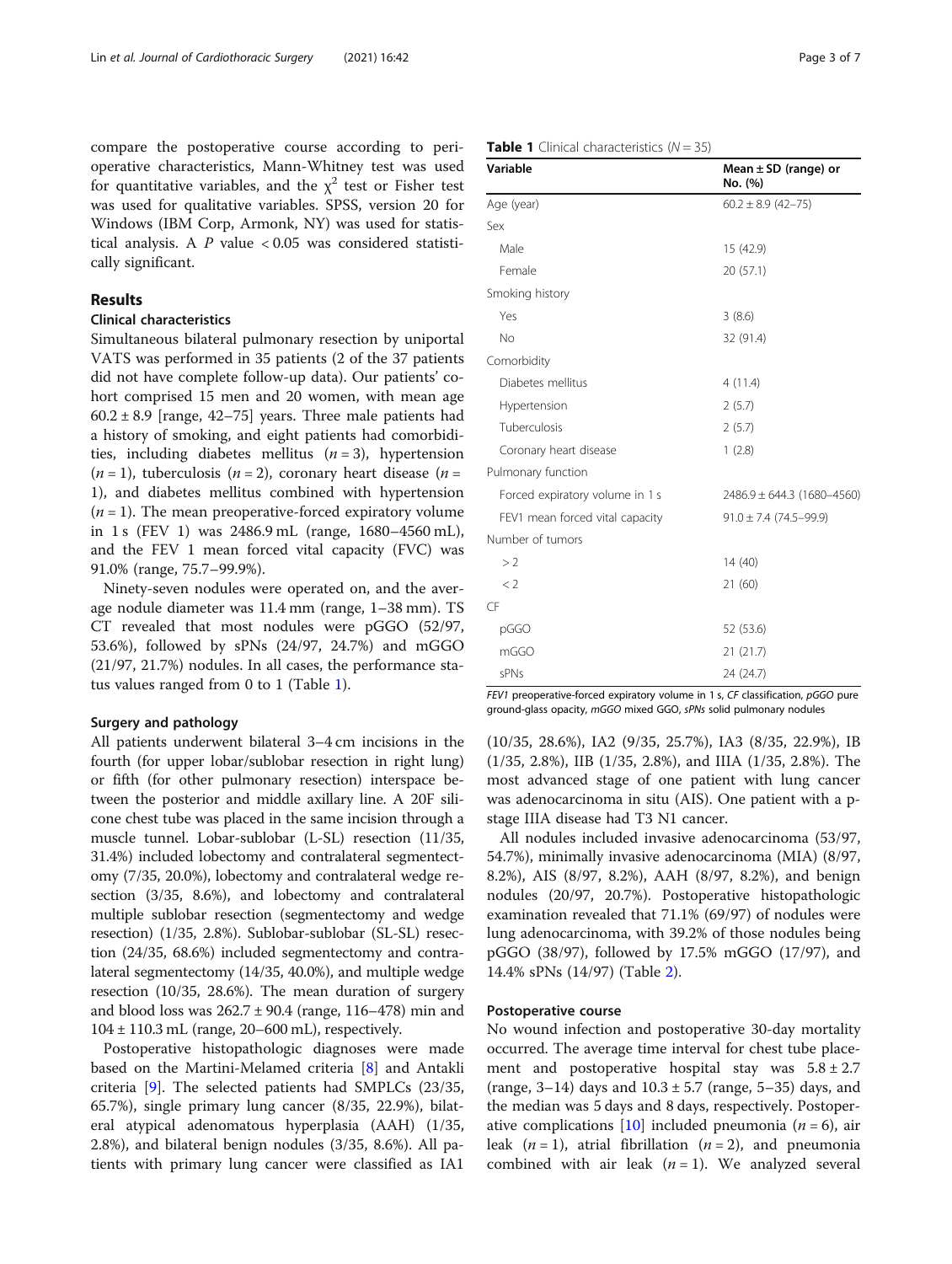<span id="page-3-0"></span>**Table 2** Surgical and pathologic characteristics ( $N = 35$ )

| Variable                   |                               |           | No. (%)   |           |        |           |  |  |
|----------------------------|-------------------------------|-----------|-----------|-----------|--------|-----------|--|--|
| Resection (right/left)     |                               |           |           |           |        |           |  |  |
| $L/S-W$                    |                               |           | 1(2.8)    |           |        |           |  |  |
| L/S                        |                               |           | 7(20.0)   |           |        |           |  |  |
| L/W                        |                               |           | 3(8.6)    |           |        |           |  |  |
| S/S                        |                               |           | 14 (40.0) |           |        |           |  |  |
| W/W                        |                               |           | 10(28.6)  |           |        |           |  |  |
|                            | Postoperative histopathologic |           |           |           |        |           |  |  |
| SMPLCs                     |                               |           | 23 (65.7) |           |        |           |  |  |
| Single primary lung cancer |                               |           | 8(22.9)   |           |        |           |  |  |
| <b>Bilateral AAH</b>       |                               |           | 1(2.8)    |           |        |           |  |  |
|                            | Bilateral benign nodules      |           | 3(8.6)    |           |        |           |  |  |
| P-stage                    |                               |           |           |           |        |           |  |  |
| IA1                        |                               | 10 (28.6) |           |           |        |           |  |  |
| IA2                        |                               | 9(25.7)   |           |           |        |           |  |  |
| IA3                        |                               | 8(22.9)   |           |           |        |           |  |  |
| IB                         |                               | 1(2.8)    |           |           |        |           |  |  |
| IIB                        |                               | 1(2.8)    |           |           |        |           |  |  |
| <b>IIIA</b>                |                               |           | 1(2.8)    |           |        |           |  |  |
| Others                     |                               |           | 5(14.4)   |           |        |           |  |  |
| Pathology n/%              |                               |           |           |           |        |           |  |  |
|                            | $IA^a$                        | MIA       | AIS       | BN        | AAH    | Total     |  |  |
| CF n/%                     |                               |           |           |           |        |           |  |  |
| pGGO                       | 25(25.8)                      | 7(7.2)    | 6(6.2)    | 8(8.2)    | 6(6.2) | 52 (53.6) |  |  |
| mGGO                       | 15(15.5)                      | 1(1.0)    | 1(1.0)    | 3(3.2)    | 1(1.0) | 21(21.7)  |  |  |
| sPNs                       | 13 (13.4)                     | 0         | 1(1.0)    | 9(9.5)    | 1(1.0) | 24 (24.9) |  |  |
| Total                      | 53 (54.7)                     | 8(8.2)    | 8(8.2)    | 20 (20.7) | 8(8.2) | 97 (100)  |  |  |

L lobectomy, S segmentectomy, W wedge resection, SMPLC synchronous multiple primary lung cancers, AAH atypical adenomatous hyperplasia; Others, including adenocarcinoma in situ, bilateral AAH and other benign diseases.  $A^a$ invasive adenocarcinoma, MIA minimally invasive adenocarcinoma, AIS adenocarcinoma in situ, BN benign nodules, CF classification, pGGO pure ground-glass opacity, mGGO mixed GGO, sPNs solid pulmonary nodules

preoperative variables in accordance with the operative time, days of drainage, postoperative hospital stay, and rate of complications (Table [3\)](#page-4-0). Pneumonia was the main postoperative complication. The incidence of pneumonia in the L-SL group (6/10, 60%) was higher than in the SL-SL group  $(4/25, 16\%; P = 0.016)$ ; however, this did not correlate with the operative time (mean,  $262.3 \pm 108.1$  vs.  $261.9 \pm 87.5$  min,  $P = 0.991$ ), the time of chest drains (mean,  $7.0 \pm 4.1$  vs.  $5.4 \pm 2.1$  days,  $P = 0.124$ ), and postoperative hospital stay (mean,  $10.2 \pm 3.6$  vs.  $10.2 \pm 6.4$  days,  $P = 0.978$ ) (Table [3](#page-4-0)).

#### Follow-up and survival

The mean follow-up time was 8 (range, 3–22) months. There was no recurrence of primary lung cancer or death at final follow-up.

#### **Discussion**

In 1898, a patient with multiple primary cancers was reported by Billroth [\[11](#page-5-0)]; however, the concept of multiple primary lung cancers (MPLCs) was first described by Beyreuther in 1924 [[11\]](#page-5-0). Martini and Melamed [[8\]](#page-5-0) published the first diagnostic criteria in 1975, and Antakli et al. [[9\]](#page-5-0) supplemented the diagnostic criteria for second primary lung cancer in 1995 and incorporated elements of the new international multidisciplinary lung adenocarcinoma classification [\[12](#page-5-0)]. According to these criteria, MPLCs include two subsets frequently referred to as SMPLCs and metachronous multiple primary lung cancers (MMPLCs).

Due to diagnostic radiographic techniques and the introduction of helical CT in the screening of lung cancers, an increasing number of SMBPNs with GGO components have been identified, and many have proven to be SMPLCs. The incidence of SMPLCs in the reported literature varies from 0.7 to 6.1% of all lung cancer cases [[3,](#page-5-0) [13\]](#page-5-0). According to our data, postoperative histopathology revealed that 65.7% of the cases had SMPLCs (23/ 35), 22.9% had single primary lung cancer (8/35), 2.86% had bilateral AAH (1/35), and 8.6% had bilateral benign nodules (3/35). The high incidence of SMPLCs is due to the preoperative multidisciplinary meeting of the institutional oncology team and the careful selection of therapeutic strategies, especially for SMBPNs containing GGO components. Hence, 71.1% (69/97) of nodules were confirmed to be lung adenocarcinoma, with 56.7% of nodules (55/97) having GGO components, including 39.2% with pGGO nodules (38/97) and 17.5% with mGGO nodules (17/97); additionally, solid nodules (14/ 97) did not appear to be numerous.

Surgical resection with curative-intent for bilateral nodules had a better survival rate than ipsilateral operation and contralateral combination therapy as well as non-surgical therapy  $[14]$ ; especially for the nodenegative subgroup  $[15]$  $[15]$  $[15]$ , this was an appropriate treatment option. In the past, lobectomy was considered a standard surgical treatment for patients with stage I NSCLC [\[16](#page-6-0)]. Staged bilateral lobectomy with intervals of 4 to 6 weeks was more feasible in patients with bilateral lung cancers than simultaneous bilateral lobectomy [\[17](#page-6-0)]. However, in clinical stage IA lung adenocarcinoma with GGO component (CTR < 0.5), sublobar resection has been shown to be equivalent to lobectomy with regards to survival  $[18, 19]$  $[18, 19]$  $[18, 19]$  $[18, 19]$ , even for solid nodules  $[19]$  $[19]$ . Compared with staged bilateral pulmonary resection, simultaneous bilateral pulmonary resection (L-SL/SL-SL) is considered an effective strategy with shorter postoperative in-hospital stay, similar postoperative complications and duration of chest drain usage [\[6](#page-5-0)]. Compared with traditional multi-portal VATS, uniportal VATS has become a safe and feasible technique at our center, with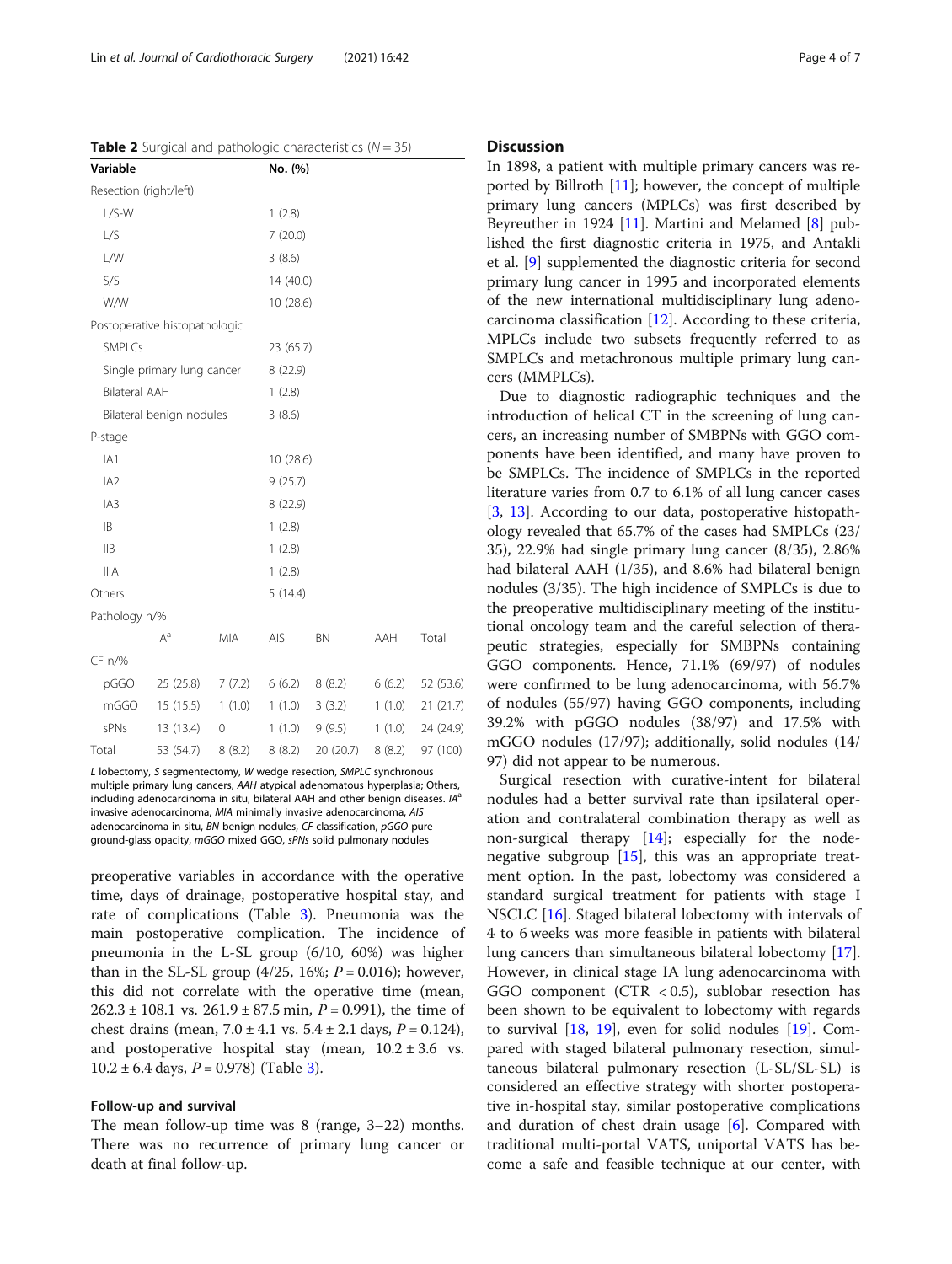| Variable                   | <b>Operative Time</b><br>Mean $\pm$ SD (range) | <b>Chest Tubes</b><br>Mean $\pm$ SD (range) | <b>Hospital Stay</b><br>Mean $\pm$ SD (range) | <b>Complications</b><br>n (%) |
|----------------------------|------------------------------------------------|---------------------------------------------|-----------------------------------------------|-------------------------------|
| Age                        |                                                |                                             |                                               |                               |
| >60y                       | $274.4 \pm 93.4$                               | $5.6 \pm 2.4$                               | $10.5 \pm 6.9$                                | 7(38.9)                       |
| $\leq 60$ y                | $247 \pm 89.2$                                 | $5.6 \pm 2.7$                               | $9.8 \pm 4.2$                                 | 3(17.7)                       |
|                            | $P = 0.387$                                    | $P=1$                                       | $P = 0.722$                                   | $P = 0.264$                   |
| Lobectomy                  |                                                |                                             |                                               |                               |
| Yes                        | $262.3 \pm 108.1$                              | $7.0 \pm 4.1$                               | $10.2 \pm 3.6$                                | 6(60.0)                       |
| No                         | $261.9 \pm 87.5$                               | $5.4 \pm 2.1$                               | $10.2 \pm 6.4$                                | 4(16.0)                       |
|                            | $P = 0.991$                                    | $P = 0.124$                                 | $P = 0.978$                                   | $P = 0.016$                   |
| Systematic lymphadenectomy |                                                |                                             |                                               |                               |
| Yes                        | $291.3 \pm 86.6$                               | $6.1 \pm 3.1$                               | $11.0 \pm 6.44$                               | 8(32.0)                       |
| No                         | $191.8 \pm 62.4$                               | $5.1 \pm 1.5$                               | $8.3 \pm 2.9$                                 | 2(20.0)                       |
|                            | $P = 0.002$                                    | $P = 0.346$                                 | $P = 0.222$                                   | $P = 0.686$                   |
| FEV1/FVC                   |                                                |                                             |                                               |                               |
| > 90%                      | $238.9 \pm 92.5$                               | $6.5 \pm 2.9$                               | $11.3 \pm 6.8$                                | 7(36.8)                       |
| $\leq 90\%$                | $288.3 \pm 86.2$                               | 5 ± 2.4                                     | $9.4 \pm 4.1$                                 | 3(18.8)                       |
|                            | $P = 0.119$                                    | $P = 0.111$                                 | $P = 0.325$                                   | $P = 0.258$                   |

<span id="page-4-0"></span>Table 3 Comparison of several variables with clinical outcomes

SD standard deviation, FEV1 preoperative-forced expiratory volume in 1 s, FVC FEV 1 mean forced vital capacity

similar duration of postoperative hospital stay and decreased postoperative thorax drainage [\[20](#page-6-0)]. Yao et al. [[2\]](#page-5-0) reported that the SL-SL group required less hospitalization after surgery than the L-L/SL group. However, in the present study, there was no significant change in hospital stay between the L-SL group and the SL-SL group.

The optimal surgical methods and suitable timing for synchronous bilateral lung cancer are still debated. Tanvetyanon et al. [\[21](#page-6-0)] analyzed 467 patients with multi-lobe synchronous multiple lung cancers. The results revealed that the histology of adenocarcinoma could independently predict the survival rate in multivariate analysis combining histology, sex, age, maximum T-size, highest N-stage, and laterality. They also highlighted that several N0 and T sized  $\leq$ 3 cm, patients under 70 years of age, and female sex were favorable survival predictors. This research analyzed survival predictors for surgeons to select appropriate patients; unfortunately, it did not mention the surgical methods whether single-stage or two-stage. Mun and Kohno [\[6](#page-5-0)] suggested a performance status of 3 or higher, when the predicted postoperative FEV 1 was < 800 mL, and bilateral lobectomy recommended staged pulmonary resections. Our research with 35 patients was selected on the premise that patients had good performance status  $(0-1)$ , an FEV 1/FVC greater than 75%, and were cN0. To the best our knowledge, this is the largest study of surgical outcomes in patients with SMPLCs who underwent simultaneous bilateral pulmonary resection. There was no postoperative 30-day mortality, and the postoperative course was uneventful in 71.4% of cases. In the current study, the rate of postoperative complications was 28.6% (10/35), including pneumonia ( $n = 6$ ), air leak  $(n = 1)$ , atrial fibrillation  $(n = 2)$ , pneumonia combined with air leak ( $n = 1$ ), and respiratory and cardiac morbidities after the operation had been reported  $[10]$ . Of those with postoperative complications, the incidence of pneumonia was higher in the L-SL group than in the SL-SL group with a similar operative time. In the past few years, the duration of surgical resection  $(2 h)$  has presented an increased risk of pulmonary complications [[10\]](#page-5-0); however, in our study—with a similar operative time and higher pneumonia morbidity—simultaneous bilateral SL-SL resection was the preferred therapeutic option compared to simultaneous bilateral L-SL resection, even if both are feasible and safe.

The results of this study indicate that simultaneous bilateral pulmonary resection by uniportal VATS may be a safe and feasible technique for patients with performance status (0–1), FEV 1/FVC more than 75%, and who are cN0. Given these conditions, for SMBPNs with GGO-dominant (CTR < 0.5), it is preferable to opt for simultaneous SL-SL pulmonary resection. For SMBPNs with GGO component (CTR > 0.5) contralateral GGO component (CTR < 0.5), it is preferable to opt for simultaneous L-SL pulmonary resection for selected patients. Additionally, for those patients with poor performance status and pulmonary function testing, a staged resection along with a bilateral lobectomy is preferred.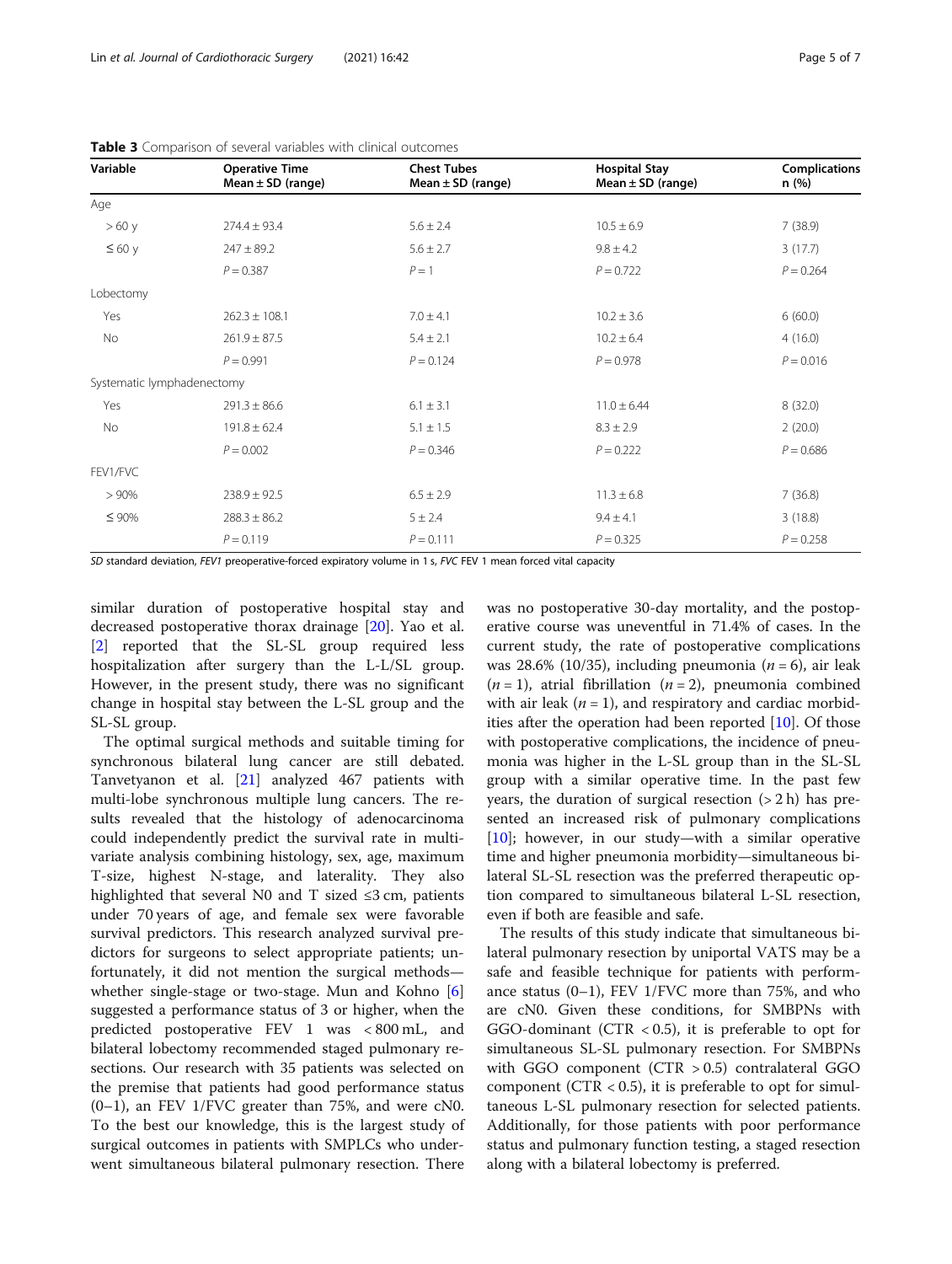<span id="page-5-0"></span>Finally, our research had several limitations. First, the selection of patients was biased because this is a singlecenter retrospective study. Second, the sample size was small, as only 35 patients underwent the evaluation. Finally, the follow-up time was short, and the evaluation of long-term survival is lacking. Therefore, multi-center design research with a larger sample size and a longer follow-up time is required to verify our conclusions.

# Conclusions

Simultaneous bilateral pulmonary resections by uniportal VATS is a feasible and safe procedure in appropriate patients. However, simultaneous L-SL pulmonary resections for bilateral nodules can increase the risk of developing pneumonia.

#### Abbreviations

CT: Computed tomography; SMBPNs: Synchronous bilateral pulmonary nodules; GGO: Ground-glass opacities; SMPLCs: Synchronous multiple primary lung cancers; VATS: Video-assisted thoracic surgery; CTR: Consolidation/tumor ratio; pGGO: Pure ground-glass opacities; mGGO: Mixed ground-glass opacities; sPNs: Solid pulmonary nodules; FEV 1: Forced expiratory volume in 1 s; FVC: Forced vital capacity; L-SL: Lobarsublobar; SL-SL: Sublobar-sublobar; AAH: Atypical adenomatous hyperplasia; AIS: Adenocarcinoma in situ; MIA: Minimally invasive adenocarcinoma; CF: Classification; MPLCs: Multiple primary lung cancers; MMPL Cs: Metachronous multiple primary lung cancers

#### Acknowledgements

This work was supported by the Shenzhen Key Medical Discipline Construction Fund (SZXK075), and the Sanming Project of Medicine in Shenzhen (SZSM201612097).

#### Authors' contributions

(I) Conception and design: Shengcheng Lin and Chenglin Yang. (II) Administrative support: Zhentao Yu. (III) Provision of study materials or patients: Xiaotong Guo and Lixu Wang. (IV) Collection and assembly of data: Yafei Xu and Zhe Wang. (V) Data analysis and interpretation: Xin Yu and Chunguang Wang. (VI) Manuscript writing: All authors. (VII) Final approval of manuscript: All authors.

#### Funding

This work was supported by the Shenzhen Key Medical Discipline Construction Fund (SZXK075), and the Sanming Project of Medicine in Shenzhen (SZSM201612097).

#### Availability of data and materials

Not applicable.

#### **Declarations**

#### Ethics approval and consent to participate

The authors are accountable for all aspects of the work in ensuring that questions related to the accuracy or integrity of any part of the work are appropriately investigated and resolved. The study was conducted in accordance with the Declaration of Helsinki (as revised in 2013). The study was approved by Cancer Hospital & Shenzhen Hospital, Chinese Academy of Medical Sciences and PeKing Union Medical College Institutional Review Board of Clinical Research. (NO.: 2020–173) and individual consent for this retrospective analysis was waived.

#### Consent for publication

Not applicable.

#### Competing interests

The authors have no conflicts of interest to declare.

#### Author details

<sup>1</sup>Department of Thoracic Surgery, National Cancer Center/National Clinical Research Center for Cancer/Cancer Hospital and Shenzhen Hospital, Chinese Academy of Medical Sciences and Peking Union Medical College, Shenzhen 518116, China. <sup>2</sup>Department of Anesthesiology, Shunde Hospital of Southern Medical University (The First People's Hospital of Shunde Foshan), Foshan, China.

# Received: 1 November 2020 Accepted: 11 March 2021

#### References

- 1. Zhang Y, Fu F, Chen H. Management of ground-glass opacities in the lung cancer spectrum. Ann Thorac Surg. 2020;110(6):1796–804. [https://doi.org/1](https://doi.org/10.1016/j.athoracsur.2020.04.094) [0.1016/j.athoracsur.2020.04.094](https://doi.org/10.1016/j.athoracsur.2020.04.094).
- 2. Yao F, Yang H, Zhao H. Single-stage bilateral pulmonary resections by video-assisted thoracic surgery for multiple small nodules. J Thorac Dis. 2016;8(3):469–75. <https://doi.org/10.21037/jtd.2016.02.66>.
- 3. Nakata M, Sawada S, Yamashita M, Saeki H, Kurita A, Takashima S, Tanemoto K. Surgical treatments for multiple primary adenocarcinoma of the lung. Ann Thorac Surg. 2004;78(4):1194–9. [https://doi.org/10.1016/j.athoracsur.2](https://doi.org/10.1016/j.athoracsur.2004.03.102) [004.03.102](https://doi.org/10.1016/j.athoracsur.2004.03.102).
- 4. Shah AA, Barfield ME, Kelsey CR, Onaitis MW, Tong B, Harpole D, D'Amico TA, Berry MF. Outcomes after surgical management of synchronous bilateral primary lung cancers. Ann Thorac Surg. 2012;93(4):1055–60. [https://doi.org/1](https://doi.org/10.1016/j.athoracsur.2011.12.070) [0.1016/j.athoracsur.2011.12.070](https://doi.org/10.1016/j.athoracsur.2011.12.070).
- 5. Iino K, Oda M, Tsunezuka Y, Ota Y, Watanabe G, Minato H, et al. Treatment for bilateral multiple lung cancers. Kyobu Geka. 2002;55(6):443–8.
- 6. Mun M, Kohno T. Single-stage surgical treatment of synchronous bilateral multiple lung cancers. Ann Thorac Surg. 2007;83(3):1146–51. [https://doi.](https://doi.org/10.1016/j.athoracsur.2006.10.037) [org/10.1016/j.athoracsur.2006.10.037.](https://doi.org/10.1016/j.athoracsur.2006.10.037)
- 7. Goldstraw P, Chansky K, Crowley J, Rami-Porta R, Asamura H, Eberhardt WE, et al. The IASLC lung Cancer staging project: proposals for revision of the TNM stage groupings in the forthcoming (eighth) edition of the TNM classification for lung Cancer. J Thorac Oncol. 2016;11(1):39–51. [https://doi.](https://doi.org/10.1016/j.jtho.2015.09.009) [org/10.1016/j.jtho.2015.09.009](https://doi.org/10.1016/j.jtho.2015.09.009).
- 8. Martini N, Melamed MR. Multiple primary lung cancers. J Thorac Cardiovasc Surg. 1975;70(4):606–12. [https://doi.org/10.1016/S0022-5223\(19\)40289-4.](https://doi.org/10.1016/S0022-5223(19)40289-4)
- Antakli T, Schaefer RF, Rutherford JE, Read RC. Second primary lung cancer. Ann Thorac Surg. 1995;59(4):863–6. [https://doi.org/10.1016/0003-4](https://doi.org/10.1016/0003-4975(95)00067-U) [975\(95\)00067-U](https://doi.org/10.1016/0003-4975(95)00067-U).
- 10. Miskovic A, Lumb AB. Postoperative pulmonary complications. Br J Anaesth. 2017;118(3):317–34. <https://doi.org/10.1093/bja/aex002>.
- 11. Romaszko AM, Doboszynska A. Multiple primary lung cancer: a literature review. Adv Clin Exp Med. 2018;27(5):725–30. [https://doi.org/10.17219/a](https://doi.org/10.17219/acem/68631) [cem/68631.](https://doi.org/10.17219/acem/68631)
- 12. Travis WD, Brambilla E, Noguchi M, Nicholson AG, Geisinger KR, Yatabe Y, Beer DG, Powell CA, Riely GJ, van Schil PE, Garg K, Austin JHM, Asamura H, Rusch VW, Hirsch FR, Scagliotti G, Mitsudomi T, Huber RM, Ishikawa Y, Jett J, Sanchez-Cespedes M, Sculier JP, Takahashi T, Tsuboi M, Vansteenkiste J, Wistuba I, Yang PC, Aberle D, Brambilla C, Flieder D, Franklin W, Gazdar A, Gould M, Hasleton P, Henderson D, Johnson B, Johnson D, Kerr K, Kuriyama K, Lee JS, Miller VA, Petersen I, Roggli V, Rosell R, Saijo N, Thunnissen E, Tsao M, Yankelewitz D. International association for the study of lung cancer/ american thoracic society/european respiratory society international multidisciplinary classification of lung adenocarcinoma. J Thorac Oncol. 2011;6(2):244–85. [https://doi.org/10.1097/JTO.0b013e318206a221.](https://doi.org/10.1097/JTO.0b013e318206a221)
- 13. Chen K, Chen W, Cai J, Yang F, Lou F, Wang X, Zhang J, Zhao M, Zhang J, Wang J. Favorable prognosis and high discrepancy of genetic features in surgical patients with multiple primary lung cancers. J Thorac Cardiovasc Surg. 2018;155(1):371–9. [https://doi.org/10.1016/j.jtcvs.2017.08.141.](https://doi.org/10.1016/j.jtcvs.2017.08.141)
- 14. Zhou H, Kang X, Dai L, Yan W, Yang Y, Lin Y, Chen KN. Efficacy of repeated surgery is superior to that of non-surgery for recurrent/second primary lung cancer after initial operation for primary lung cancer. Thoracic Cancer. 2018; 9(8):1062–8. <https://doi.org/10.1111/1759-7714.12790>.
- 15. Voltolini L, Rapicetta C, Luzzi L, Ghiribelli C, Paladini P, Granato F, Gallazzi M, Gotti G. Surgical treatment of synchronous multiple lung cancer located in a different lobe or lung: high survival in nodenegative subgroup. Eur J Cardiothorac Surg. 2010;37(5):1198–204. [https://doi.org/10.1016/j.ejcts.2009.11.025.](https://doi.org/10.1016/j.ejcts.2009.11.025)